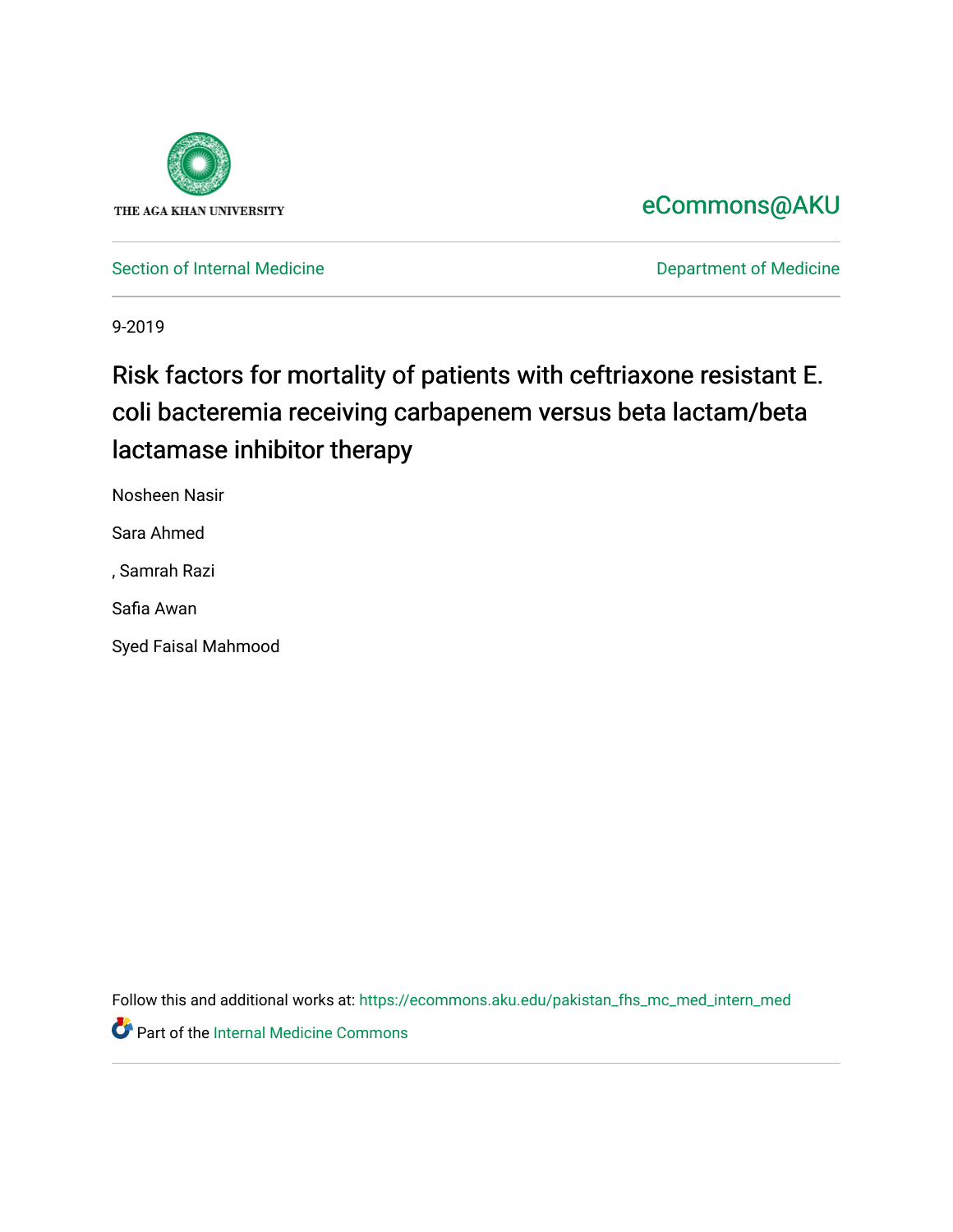## **RESEARCH NOTE**

## **Open Access**



# Risk factors for mortality of patients with ceftriaxone resistant *E. coli* bacteremia receiving carbapenem versus beta lactam/beta lactamase inhibitor therapy

Nosheen Nasir<sup>1\*</sup><sup>®</sup>[,](http://orcid.org/0000-0003-1610-8748) Sara Ahmed<sup>3</sup>, Samrah Razi<sup>2</sup>, Safia Awan<sup>3</sup> and Syed Faisal Mahmood<sup>1</sup>

## **Abstract**

**Objective:** Extended spectrum β-lactamases (ESBL) producing Enterobacteriaceae predominantly *E. coli* and *K. pneumoniae* bacteremia have limited treatment options and high mortality. The objective was to determine the risk factors for in-hospital mortality particularly treatment with carbapenem versus beta lactam/beta lactamase combination (BL/ BLI) in patients with ceftriaxone resistant *E. coli* bacteremia. A retrospective cohort study was conducted at the Aga Khan University, Karachi, Pakistan. Adult patients with sepsis and monomicrobial ceftriaxone resistant *E. coli* bacteremia were enrolled. Factors associated with mortality in patients were determined using logistic regression analysis.

**Results:** Mortality rate was 37% in those empirically treated with carbapenem compared to 20% treated with BL/BLI combination therapy (p-value: 0.012) and was 21% in those treated with a carbapenem compared to 13% in patients defnitively treated with BL/BLI combination therapy (p-value: 0.152). In multivariable logistic regression analysis, only Pitt bacteremia score of ≥ four was significantly associated with mortality (OR: 7.7 CI 2.6–22.8) while a urinary source of bacteremia was protective (OR: 0.26 CI 0.11–0.58). In-hospital mortality in patients with Ceftriaxone resistant *E. coli* bacteremia did not difer in patients treated with either a carbapenem or BL/BLI combination. However, Pitt bacteremia score of  $\geq$  4 was strongly associated with mortality.

**Keywords:** *Escherichia coli*, Carbapenem, Beta lactam/beta lactam inhibitor, Mortality

## **Introduction**

*Escherichia coli* is a leading cause of intra-abdominal, urinary tract, and bloodstream infections encountered in routine clinical practice [\[1](#page-5-0)]. It is a recognized pathogen for causing both community acquired and nosocomially acquired infections [[1,](#page-5-0) [2\]](#page-5-1). Over the past two decades, antibiotic-resistant strains that produce extended spectrum β-lactamases (ESBL) have emerged among the Enterobacteriaceae, predominantly in *E. coli* and *Klebsiella pneumoniae* [[2–](#page-5-1)[4\]](#page-5-2). ESBLs are a group of hydrolyzing enzymes that provide resistance to third generation cephalosporins and aztreonam, but can in turn be

\*Correspondence: nosheen.nasir@aku.edu

<sup>1</sup> Section of Adult Infectious Diseases, Dept. of Medicine, Aga Khan University, P.O. Box. 3500, Stadium Road, Karachi 74800, Pakistan Full list of author information is available at the end of the article

hydrolyzed by clavulanic acid [[5\]](#page-5-3). Several epidemiological studies have investigated the prevalence of ESBLs and their clinical impact  $[2, 3, 6]$  $[2, 3, 6]$  $[2, 3, 6]$  $[2, 3, 6]$  $[2, 3, 6]$  $[2, 3, 6]$ . There is considerable geographic variability in the prevalence of ESBLs with the prevalence being highest in from Latin America and Asia Pacific region followed by Europe and North America [\[4](#page-5-2)]. In a recently conducted meta-analysis from Pakistan, the pooled prevalence of ESBL producing Enterobacteriaceae was reported to be  $40\%$  [\[7](#page-5-6)]. This is similar to proportions reported from neighbouring countries of China [[8\]](#page-5-7) and India [[9\]](#page-5-8) and considerably higher than US and developed countries from Europe [[5\]](#page-5-3). Hence, Pakistan is a country with high endemicity of community acquired ESBL producing Enterobacteriaceae with major public health implications [[10](#page-5-9), [11\]](#page-5-10).

Since ESBL-producing organisms are frequently resistant to multiple antimicrobial agents therapeutic options



© The Author(s) 2019. This article is distributed under the terms of the Creative Commons Attribution 4.0 International License [\(http://creativecommons.org/licenses/by/4.0/\)](http://creativecommons.org/licenses/by/4.0/), which permits unrestricted use, distribution, and reproduction in any medium, provided you give appropriate credit to the original author(s) and the source, provide a link to the Creative Commons license, and indicate if changes were made. The Creative Commons Public Domain Dedication waiver (http://creativecommons.org/ publicdomain/zero/1.0/) applies to the data made available in this article, unless otherwise stated.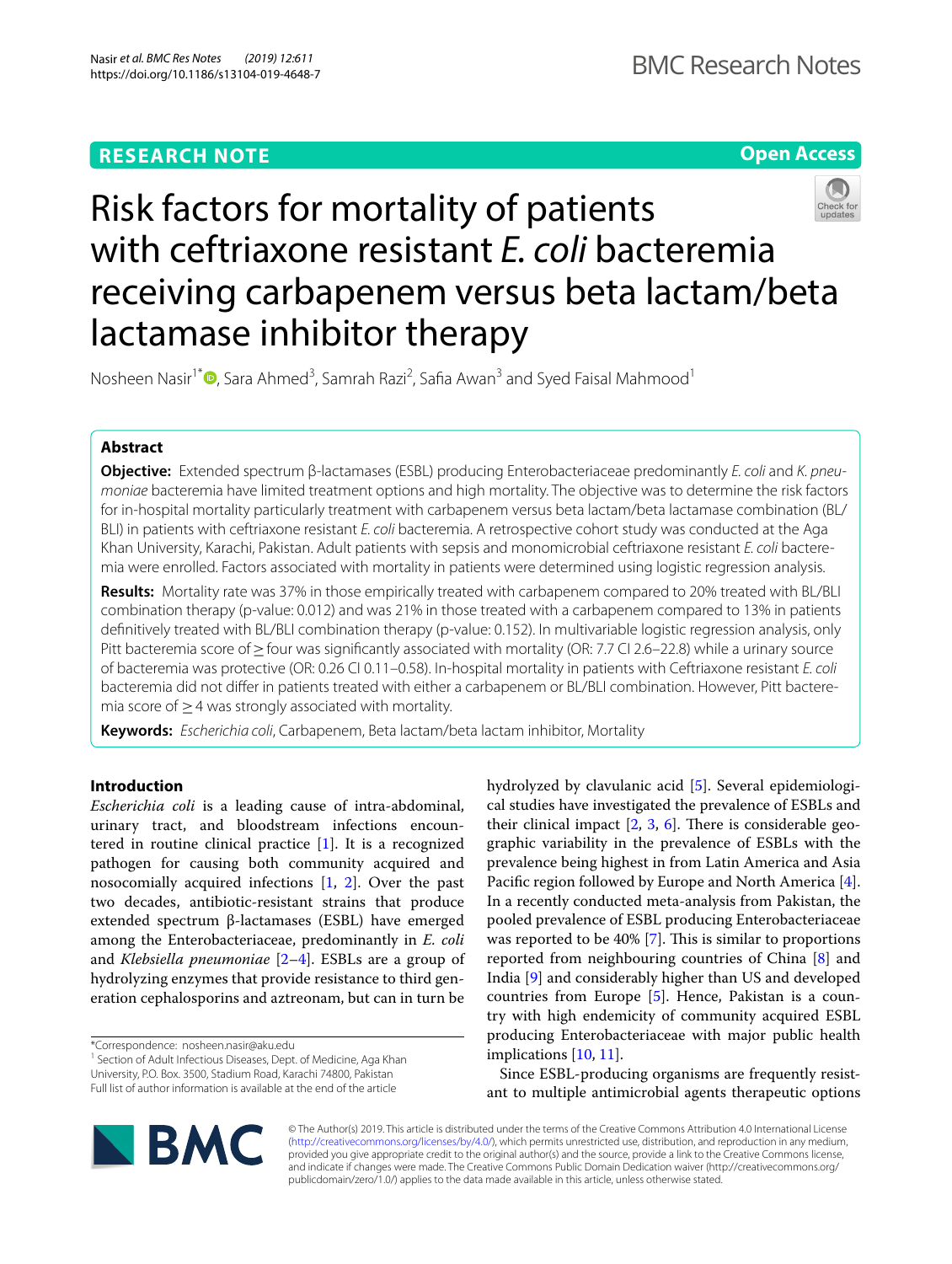for these infections are severely limited [[12\]](#page-5-11). Moreover infections caused by ESBL producing organisms have been associated with high morbidity and mortality [[13\]](#page-5-12). Studies have shown high Pitt bacteremia score and Charlson co-morbidity index to be predictive of death in patients with sepsis secondary to ESBL producing organisms [[14\]](#page-5-13). Bacteremia with ESBL producing organisms has been associated with a delay in the initiation of appropriate treatment regimens and leads to an increase in the hospital length of stay and cost of overall treatment [[14,](#page-5-13) [15](#page-5-14)]. Carbapenems have been considered as drugs of choice for treating severe infections caused by ESBL producing Enterobacteriaceae as they are not afected by ESBLs in vitro and clinical efficacy has been demonstrated in several observational studies as well as clinical trials [\[5,](#page-5-3) [16,](#page-5-15) [17](#page-5-16)]. A large multi-country open label noninferiority randomized controlled (MERINO) trial which compared piperacillin tazobactam with meropenem as defnitive treatment for Ceftriaxone resistant *E. coli* or *K. pneumoniae* bloodstream infection found signifcantly higher long term mortality in patients randomized to piperacillin tazobactam arm [\[16\]](#page-5-15). However, prolonged use of carbapenems places the community at risk of development of carbapenem resistance due to antibiotic selection pressure  $[18]$  $[18]$ . Thus it is imperative to find alternatives for treatment. Beta lactam/beta lactam inhibitor combinations (BL/BLI) have been widely studied both as empiric and defnitive choice of antibiotics and while some studies have reported no diference in clinical outcomes with use of BL/BLI combination compared to carbapenem [\[19](#page-5-18)]; pooled data from meta-analysis have recommended their use for only clinically stable patients with urinary tract infections as the source [\[17](#page-5-16)].

Existing studies from Pakistan have shown that ESBL producing strains of Enterobacteriaceae show greater than 90 percent susceptibility for BL/BLI and hence may be an effective alternative  $[10, 11]$  $[10, 11]$  $[10, 11]$  $[10, 11]$  $[10, 11]$ . Carbapenem use has severe cost constraints in a low middle country like Pakistan and is reserved for very severe infections. Despite the high endemicity of ESBL producing organisms, data on risk factors for mortality and the optimal choice of antibiotic therapy is lacking. Our study aims to determine the risk factors for in-hospital mortality in patients with ESBL *E. coli* bacteremia using ceftriaxone resistance as a marker of ESBL presence; with emphasis on diference in outcome when patients were treated with a carbapenem compared to beta lactam/beta lactam inhibitor combination at a tertiary care hospital in Pakistan.

#### **Main text**

#### **Methods**

A retrospective cohort study was conducted at the Aga Khan University (AKU) Hospital in Karachi, Pakistan on patients admitted between January 2015 to December 2017. All adult patients with age greater than or equal to 18 years admitted with sepsis (based on established criteria) [[20](#page-5-19)] and found to have monomicrobial ceftriaxone resistant *E. coli* bacteremia were included in the study. Patients were identifed from the hospital information management system.

Data collected from medical records for all patients included age, sex, nosocomial or community-onset acquisition, type and severity of underlying conditions using the Charlson comorbidity index, source of bloodstream infection (BSI) according to clinical and microbiological data, Pitt bacteremia score, antimicrobial therapy, in-hospital mortality, and length of stay after BSI. The outcome measure was 'In-hospital mortality' and was defned as death due to all causes during same hospitalization. Antimicrobial therapy administered before susceptibility results were available was considered empirical and therapy administered afterwards was considered defnitive.

Frequency and percentages were used to describe categorical variables and comparison between variables was determined using Chi square test or Fischer exact test where appropriate. p-value of  $< 0.05$  was considered signifcant. Univariable analyses were performed to examine the efect of each variable on the in-hospital mortality. In univariable analysis;  $p$ -value < 0.15 was used as the level of signifcance in order not to exclude important variables from the model. Odds ratios (OR) and their 95% confdence intervals (CI) were estimated using logistic regression, with in-hospital mortality as an outcome. Data was analyzed using SPSS version 16.0.

This study was conducted after receiving exemption from ethical approval from Aga Khan University Ethical Review Committee (2734-MED-ERC-13).

#### **Results**

Out of a total of the 295 patients that were included, 47% were males while 53% were females. The mean age of the patients was 57.71 years (SD: 17.16): Of the patients who died, the mean age was 55.3 years (SD: 17.9) years compared to 60.1 (SD: 16.5) years for those who survived (p-value: 0.046). The overall in-hospital mortality in patients with Ceftriaxone resistant *E. coli* bacteremia was 21%. The mean length of stay was  $11.3$  days (SD: 12.5) in those who died compared to 6.8 days (SD: 5.68) in those who survived (p-value <  $0.001$ ) (Table [1](#page-3-0)).

In the univariate analysis to determine association between choice of empirical treatment and mortality; out of 60 patients who died,  $n=20$  had received a carbapenem and n=31 had received a BL/BLI combination therapy. Mortality rate was 37% in those treated with carbapenem compared to 20% in patients empirically treated with BL/BLI combination therapy (p-value: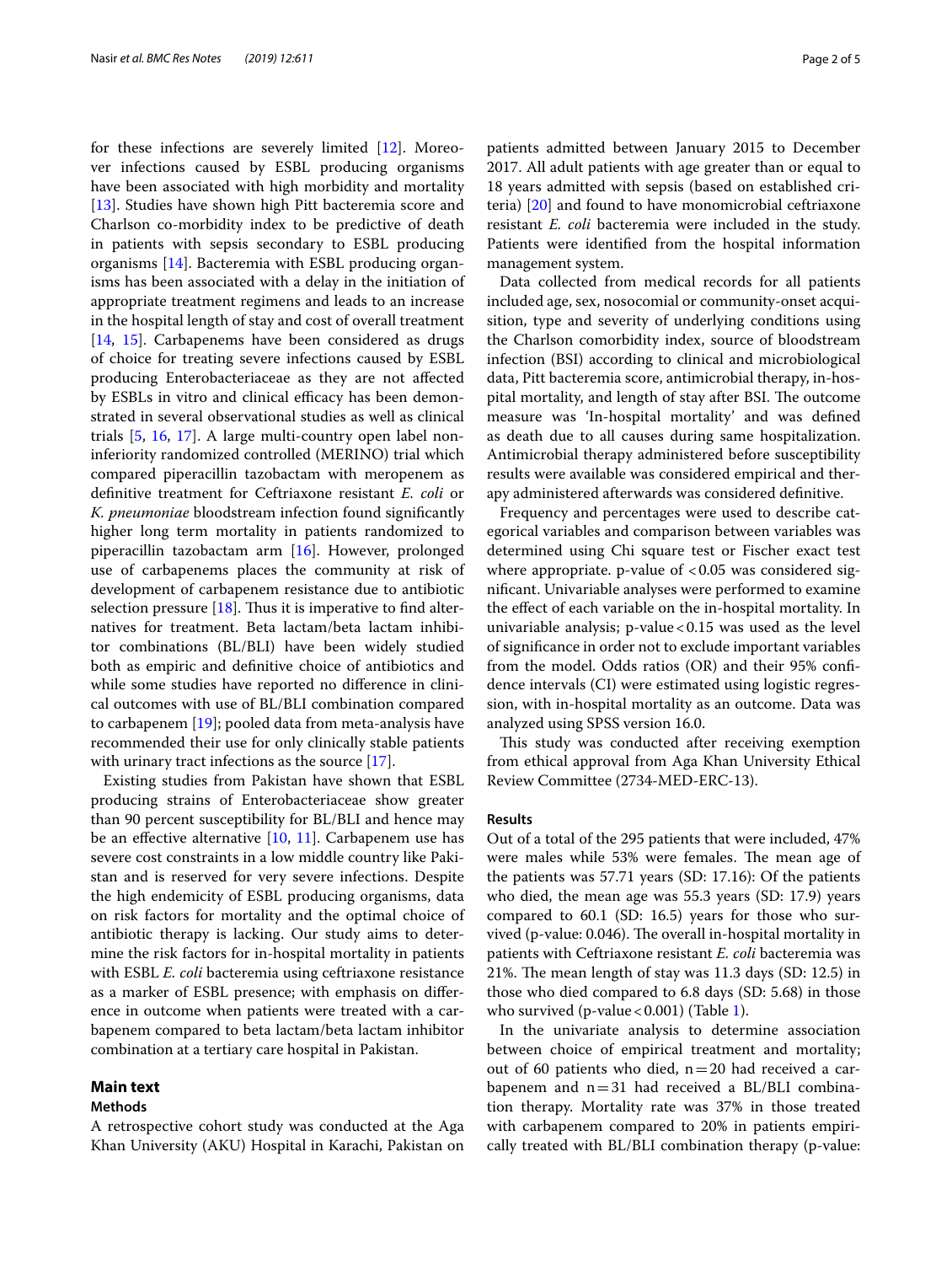| <b>Patient characteristics</b>              | Died ( $n = 62$ ) | Recovered $(n = 235)$ | p-value |
|---------------------------------------------|-------------------|-----------------------|---------|
| Age (mean $\pm$ SD)                         | 55.28 ± 17.87     | $60.14 \pm 16.46$     | 0.046   |
| Gender                                      |                   |                       |         |
| Male                                        | 34                | 106                   | 0.172   |
| Female                                      | 28                | 129                   |         |
| Charlson comorbidity index (CCI), mean (SD) | 2.98(2.12)        | 1.93(1.73)            | < 0.001 |
| Pitt bacteremia score, median (IQR)         | 3(4)              | 1(2)                  | < 0.001 |
| Site of infection                           |                   |                       |         |
| Intra-abdominal                             | 24                | 44                    | < 0.001 |
| UTI                                         | 24                | 171                   |         |
| <b>CLABSI</b>                               | 4                 | $\overline{4}$        |         |
| Gut translocation                           | $\overline{4}$    | 5                     |         |
| Source unclear                              | 6                 | 11                    |         |
| Empirical antibiotics <sup>a</sup>          |                   |                       | 0.012   |
| Carbapenem                                  | 20                | 33                    |         |
| BL/BLI                                      | 31                | 121                   |         |
| Definitive antibiotics <sup>b</sup>         |                   |                       |         |
| Carbapenem                                  | 36                | 138                   | 0.152   |
| BL/BLI                                      | 12                | 77                    |         |
| Length of stay (mean $\pm$ SD)              | 11.27 ± 12.46     | $6.82 \pm 5.68$       | < 0.001 |

<span id="page-3-0"></span>

|  | Table 1 Comparison of demographics and clinical features of patients with ceftriaxone resistant E. coli bacteremia who |  |  |  |
|--|------------------------------------------------------------------------------------------------------------------------|--|--|--|
|  | died compared to those who survived                                                                                    |  |  |  |

a Empirical group includes only those patients who had been given either a carbapenem or BL/BLI combination treatment empirically

<sup>b</sup> Definitive group includes only those patients who had been given either a carbapenem or BL/BLI combination treatment as definitive treatment

0.012). For definitive treatment;  $n=36$  received a carbapenem whereas  $n=21$  received BL/BLI combination therapy among those who died. Mortality rate was 21% in those treated with a carbapenem compared to 13% in patients defnitively treated with BL/BLI combination therapy (p-value: 0.152). Other variables found to be signifcantly associated with mortality included increasing mean Charlson comorbidity index and increasing Pitt bacteremia score (Table [1\)](#page-3-0).

However, in multivariable logistic regression analysis; a Pitt bacteremia score of greater than or equal to 4 was signifcantly associated with mortality (OR: 16.8 CI 7.47– 38.0) while presence of urinary tract infection being the source of bacteremia was protective (OR: 0.33 (CI 0.15– 0.73)) after adjusting for confounding from Charlson comorbidity index of greater than or equal to 3 (Table [2](#page-3-1)). Neither the empirical nor defnitive antibiotic therapy with carbapenem versus BL/BLI combination therapy was signifcantly associated with in-hospital mortality.

### **Discussion**

Empiric and defnitive choice of antimicrobial therapy for ESBL producing Enterobacteriaceae has been subject of debate since a long time because of the implications of using carbapenem for ESBL infections which while efective has the potential for promoting carbapenem

#### <span id="page-3-1"></span>**Table 2 Multivariable analysis showing factors associated with in-hospital mortality in patients with Ceftriaxone resistant** *E. coli* **bacteremia**

| <b>Variables</b>                 | aOdd ratio (95% CI)  | p-value |  |
|----------------------------------|----------------------|---------|--|
| Pitt bacteremia score            |                      |         |  |
| $<$ 4 (Ref)                      | 1.0                  | < 0.001 |  |
| >4                               | 16.85 (7.47-38.0)    |         |  |
| Source of infection              |                      |         |  |
| Intra-abdominal (Ref)            | 1.0                  | 0.002   |  |
| Urinary tract infection          | $0.33(0.15 - 0.73)$  | 0.006   |  |
| CI ABSI                          | $3.03(0.62 - 14.66)$ | 0.16    |  |
| Gut translocation                | 2.97 (0.50-17.43)    | 0.22    |  |
| Source unclear                   | 1.07 (0.28-4.03)     | 0.91    |  |
| Charlson comorbidity index score |                      |         |  |
| $<$ 3 (Ref)                      | 1.0                  | 0.055   |  |
| >3                               | 1.98 (0.98–3.97)     |         |  |
|                                  |                      |         |  |

resistance [\[18](#page-5-17)]. Our study did not show an association of mortality with use of either a carbapenem or a BL/ BLI combination treatment in ceftriaxone resistant *E. coli* bacteremia whether it was used empirically or defnitively. These findings are similar to a post hoc analysis of prospective cohort conducted by Rodriguez-Bano et al. [[19\]](#page-5-18) where neither carbapenem nor BL/BLI combination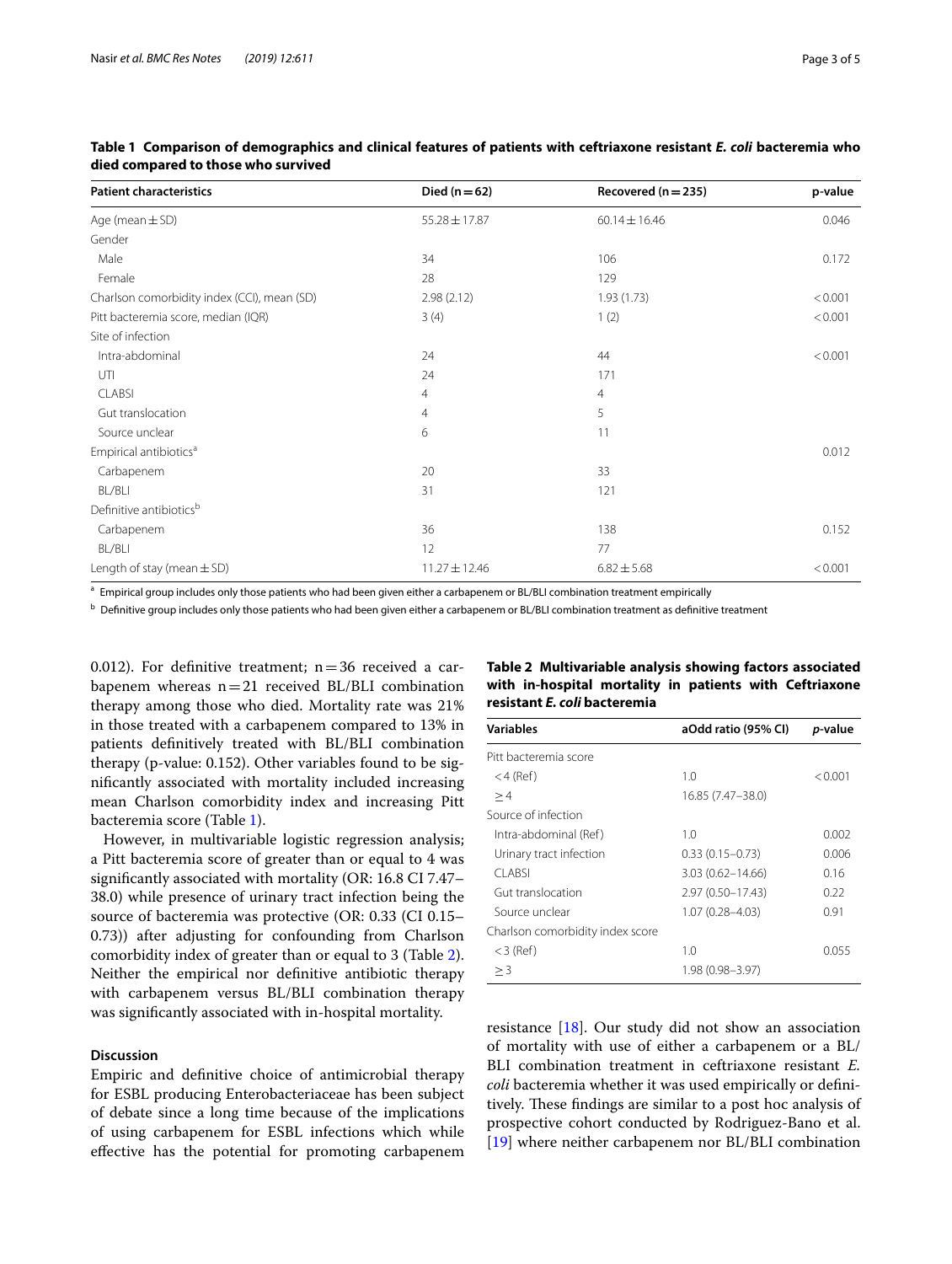infuenced mortality or hospital length of stay. However, the recently conducted multi-country open label non-inferiority randomized controlled (MERINO) trial which compared piperacillin tazobactam with meropenem as defnitive treatment for Ceftriaxone resistant *E. coli* or *K. pneumoniae* bloodstream infection found signifcantly higher long term mortality in patients randomized to piperacillin tazobactam arm and concluded that piperacillin tazobactam was not non-inferior (risk difference: 8.6%;  $p=0.90$ ). The authors therefore recommended avoiding use of this combination for Ceftriaxone resistant bloodstream infections [[16](#page-5-15)]. However, the trial had several limitations owing to its pragmatic design with crossover in both arms and that the cause of 30-day mortality was unrelated to infection. Despite the criticism, the results were quite robust for the conclusion [\[21\]](#page-5-20). Given the conclusion of this trial, the concern for increased carbapenem resistance with increasing use has left many experts to consider piperacillin tazobactam for less severe infections with ESBL producing enterobacteriaceae [\[21](#page-5-20)]. Despite this, similar to the MERINO trial, our study showed that the short-term outcomes (i.e. inpatient mortality) is similar for both carbapenems and BL/BLI combinations in ceftriaxone resistant Enterobacteriaceae. Our study was however not designed to look at the long term efects between the two regimens, including the outcomes post discharge. As for other comparisons between both antibiotics as empirical therapy, there has been a systematic review and meta-analysis of nonrandomized studies which concluded that carbapenems should be given preference as drug of choice in patients with ESBL-producing Enterobacteriaceae bloodstream infections [[17\]](#page-5-16). However, there was substantial clinical and statistical heterogeneity in the studies included in this review and a more recent review conducted by Sfeir et al. [\[22\]](#page-5-21) in 2018 have not found any diference in 30-day mortality with use of either carbapenem or BL/ BLI combination. Comparison studies for appropriate choice of antibiotic for ESBL producing Enterobacteriaceae bacteremia are lacking from South Asian region which difers from the west in terms of geographical and economic diversity. A resource poor country like ours where carbapenem use has severe cost implications and is considered to be one of the last resort antibiotics, it is imperative to determine which antibiotic is better and we recommend future randomized controlled trials in this region based on our results.

Several predictors of mortality; apart from choice of antibiotics; have been identifed in various studies for ESBL Enterobacteriaceae bloodstream infections. These include high Charlson comorbidity index, high Pitt bacteremia scores and source of bloodstream infection other than urinary tract [\[13,](#page-5-12) [14](#page-5-13), [23\]](#page-5-22). In our study also we found signifcant association of Pitt bacteremia score of greater than 4 to be signifcantly associated with in-hospital mortality in patients with ceftriaxone resistant *E. coli* bacteremia. Moreover, similar to fndings of other studies, presence of urinary tract infection was favourable.

#### **Conclusion**

In conclusion, our study shows that there was no diference in in-hospital mortality in patients with ceftriaxone resistant *E. coli* bacteremia in patients treated with either a carbapenem or BL/BLI combination whether empirically or defnitively. However, Pitt bacteremia score of greater than or equal to 4 was strongly associated with mortality while urinary tract as site of infection was protective. We recommend randomized controlled trials for further delineating choice of appropriate antibiotic in our resource poor region.

#### **Limitations**

There are several limitations of our study. Firstly, we have used Ceftriaxone resistance as a marker of ESBL presence and we do not have genotypic and MIC data for our isolates. However, the study is intended to guide in real life scenarios encountered in clinical practice in our setting where molecular studies are not widely available. Moreover, large pragmatic trial has also utilized ceftriaxone resistance as surrogate marker for better feasibility [\[16](#page-5-15)]. Secondly, our study is a single center study and hence the generalizability may be limited to our region. Similarly, the lack of diference in mortality, especially between the two treatment regimens, may have been due to the small sample size.

#### **Abbreviations**

ESBL: extended spectrum β-lactamases; BL/BLI: beta lactam/beta lactamase combination; BSI: bloodstream infection; ERC: Ethical Review Committee.

#### **Acknowledgements**

Not applicable.

#### **Authors' contributions**

NN: conceived idea, supervised data collection, major contributor of manuscript. SA: data collection and contribution in writing manuscript. SR: data collection and contributed to manuscript. SAW: data analysis and reviewed manuscript. FM: conceived idea, reviewed manuscript, provided expert opinion and supervised the study. All authors discussed the results and contributed to the fnal manuscript. All authors read and approved the fnal manuscript.

#### **Funding**

None.

#### **Availability of data and materials**

All data generated or analysed during this study are included in this published article.

#### **Ethics approval and consent to participate**

Ethical exemption was obtained from the Aga Khan University's Ethics Review Committee with Reference number: (2734-MED-ERC-13).